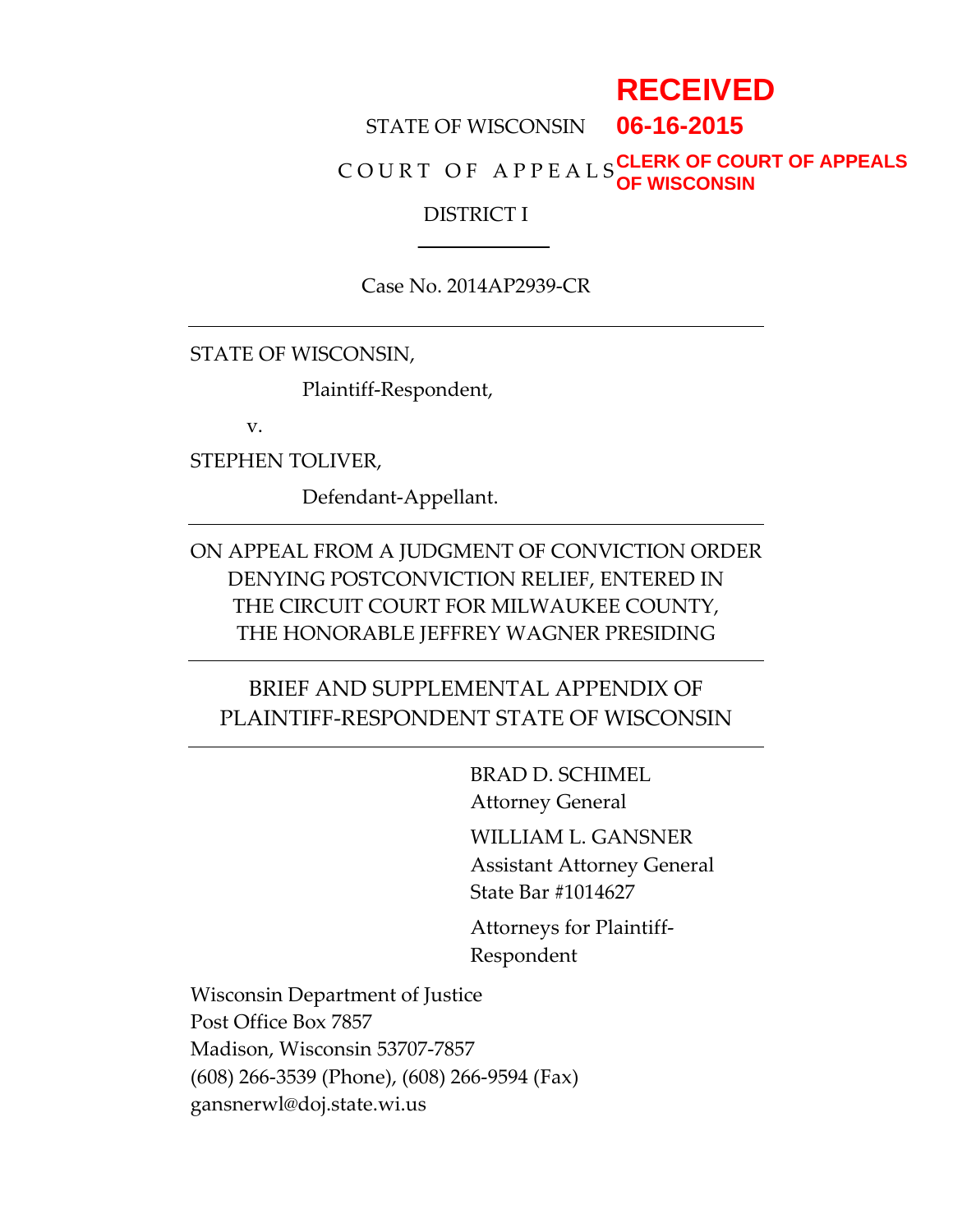### TABLE OF CONTENTS

# Page

|              | STATEMENT ON ORAL ARGUMENT AND                                                                                                                                                                     |  |
|--------------|----------------------------------------------------------------------------------------------------------------------------------------------------------------------------------------------------|--|
|              |                                                                                                                                                                                                    |  |
|              |                                                                                                                                                                                                    |  |
| $\mathbf{L}$ | TOLIVER FAILED TO PROVE THAT HIS<br>GUILTY PLEAS SHOULD<br>BE<br>WITHDRAWN ON THE GROUNDS THAT<br>THE NEGOTIATED PLEAS TO REDUCED<br>CHARGES WERE NOT KNOWINGLY,<br>VOLUNTARILY, AND INTELLIGENTLY |  |
|              |                                                                                                                                                                                                    |  |
| II.          | TOLIVER HAS FAILED TO SHOW THAT<br>HIS PLEA AGREEMENTS WERE<br>PREMISED ON A LEGAL IMPOSSIBILITY8                                                                                                  |  |
| III.         | THE TRIAL COURT DID NOT ERR WHEN<br>IT VACATED HIS GUILTY PLEA TO<br>CONCEALING A CORPSE WITHOUT<br>VACATING HIS PLEA TO FELONY                                                                    |  |
|              | IV. TOLIVER DID NOT DISCHARGE HIS<br>BURDEN OF ESTABLISHING THAT HIS<br>COUNSEL RENDERED INEFFECTIVE                                                                                               |  |
|              |                                                                                                                                                                                                    |  |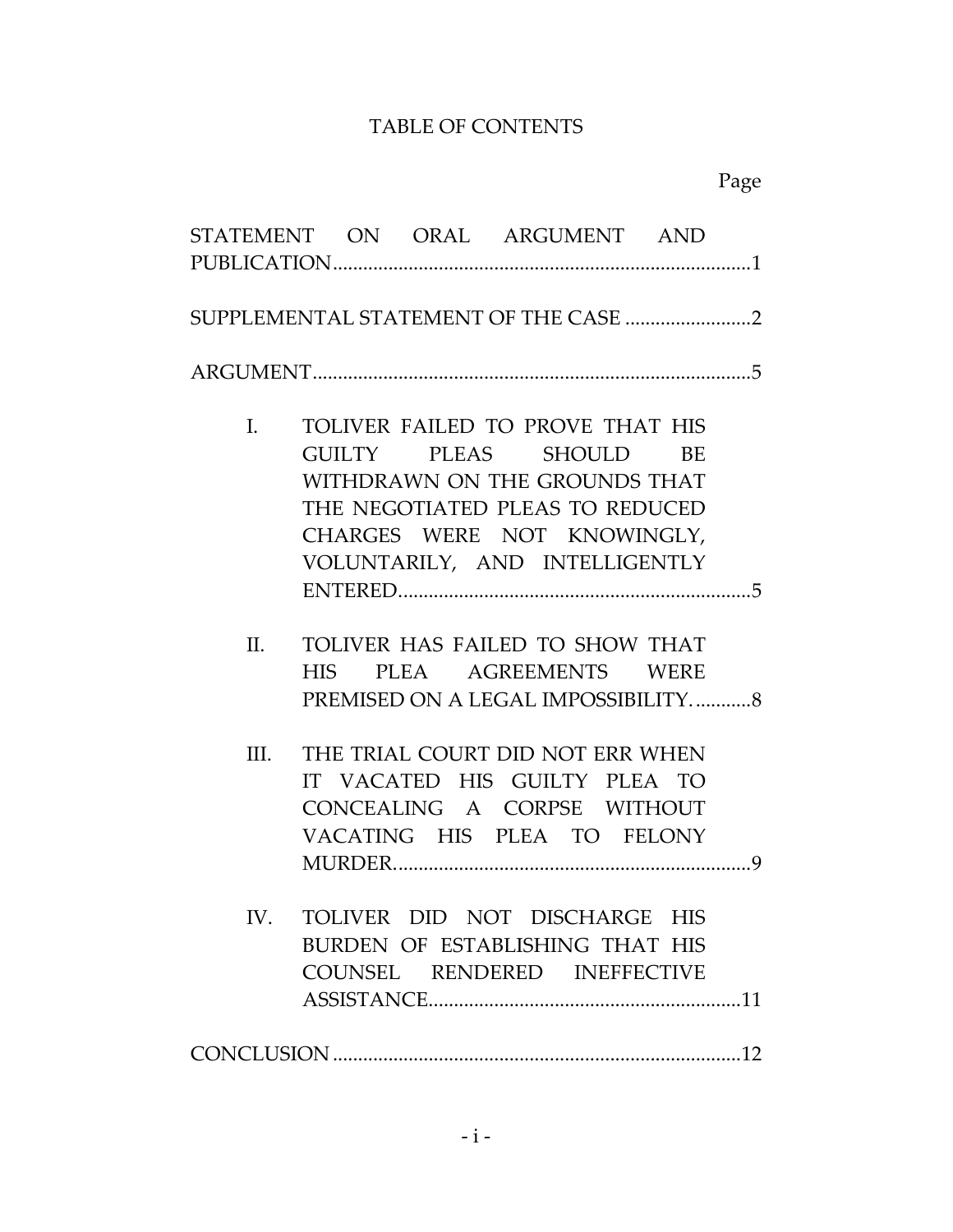Page

# TABLE OF AUTHORITIES

# **CASES**

| Hill v. Lockhart,                |
|----------------------------------|
|                                  |
| State v. Armstrong,              |
| 2014 WI App 59, 354 Wis. 2d 111, |
|                                  |
| State v. Bentley,                |
| 201 Wis. 2d 303,                 |
|                                  |
| State v. Briggs,                 |
| 218 Wis. 2d 61,                  |
|                                  |
| State v. Brown,                  |
| 2006 WI 100, 293 Wis. 2d 594,    |
|                                  |
| State v. Flynn,                  |
| 190 Wis. 2d 31,                  |
|                                  |
| State v. Higgs,                  |
| 230 Wis. 2d 1,                   |
|                                  |
| State v. Johnson,                |
| 153 Wis. 2d 121,                 |
|                                  |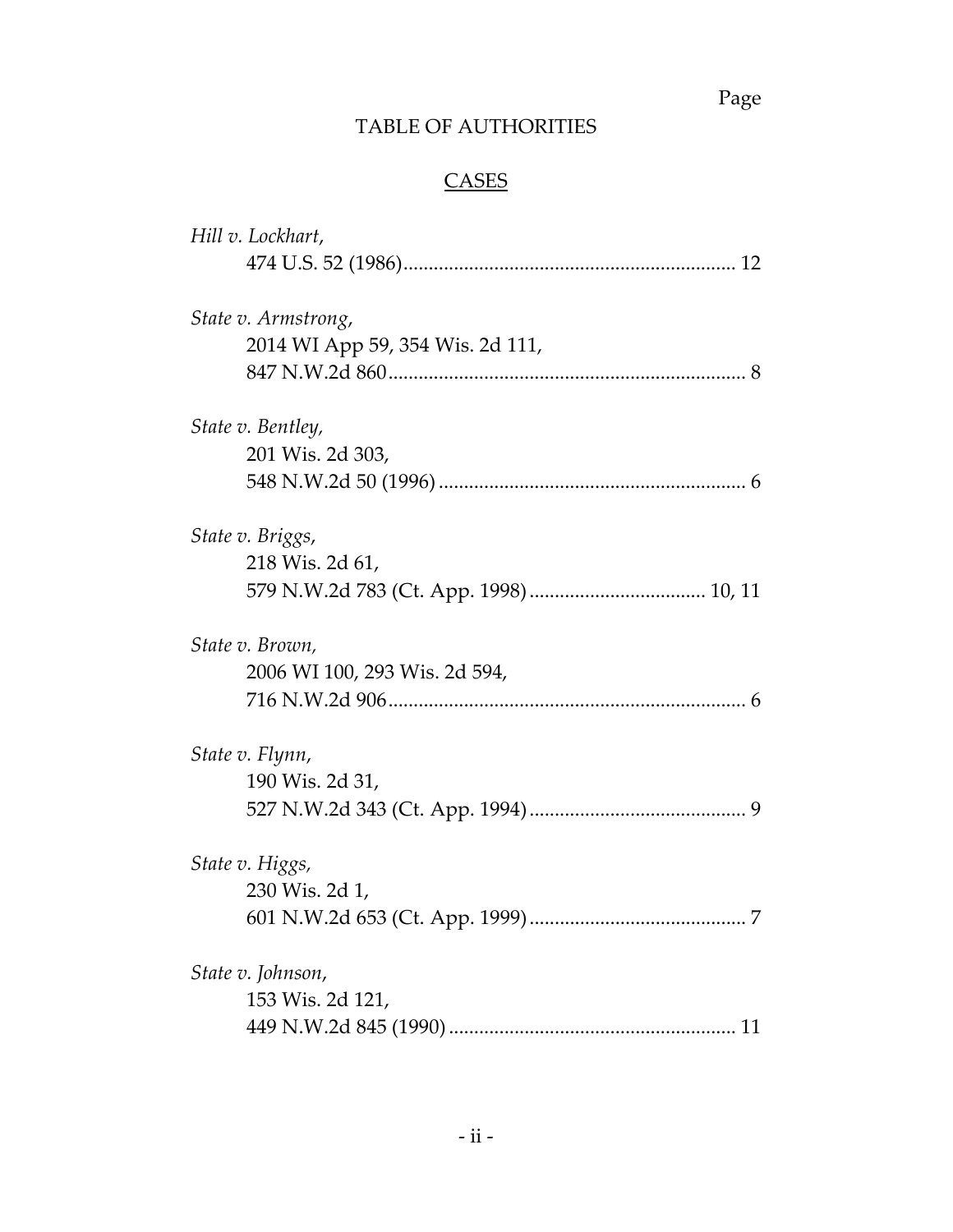#### **STATUTES**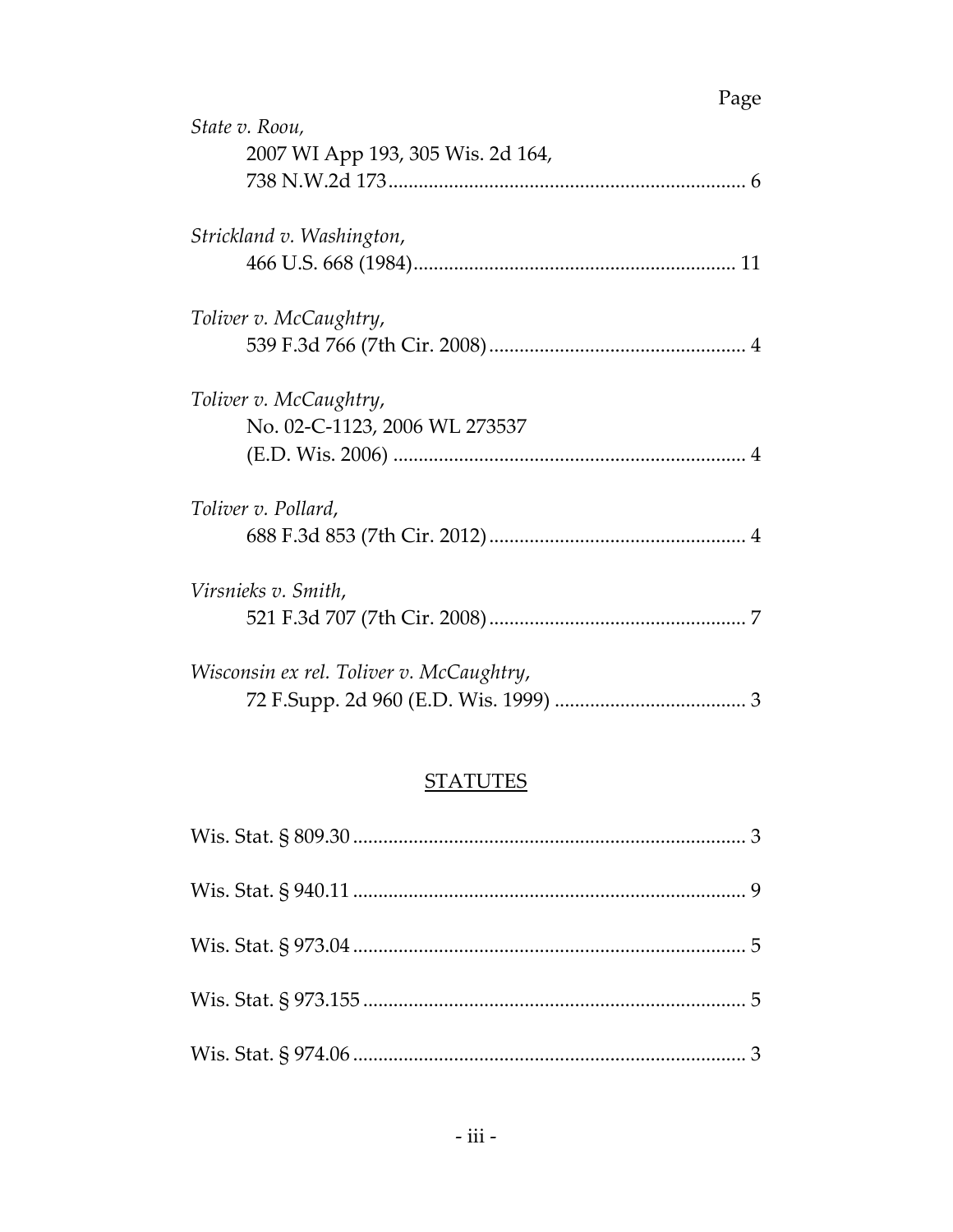#### STATE OF WISCONSIN

#### COURT OF APPEALS

#### DISTRICT I

#### Case No. 2014AP2939-CR

STATE OF WISCONSIN,

Plaintiff-Respondent,

v.

STEPHEN TOLIVER,

Defendant-Appellant.

### ON APPEAL FROM A JUDGMENT OF CONVICTION ORDER DENYING POSTCONVICTION RELIEF, ENTERED IN THE CIRCUIT COURT FOR MILWAUKEE COUNTY, THE HONORABLE JEFFREY WAGNER PRESIDING

### BRIEF AND SUPPLEMENTAL APPENDIX OF PLAINTIFF-RESPONDENT STATE OF WISCONSIN

#### **STATEMENT ON ORAL ARGUMENT AND PUBLICATION**

The State of Wisconsin agrees with plaintiff-appellant Stephen Toliver that oral argument and publication of the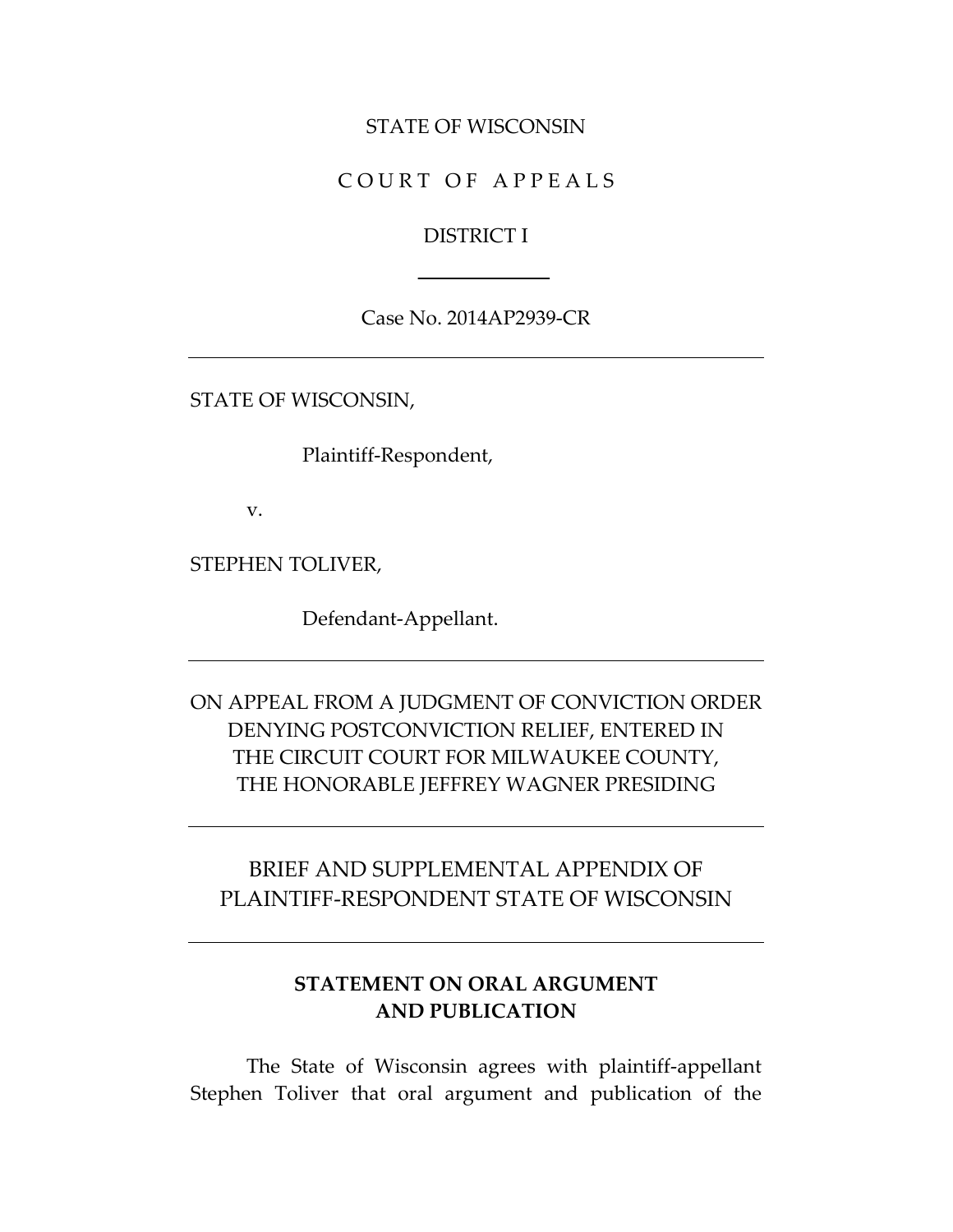court's opinion are not warranted. The parties' arguments are fully presented in their briefs, and the appeal can be decided on the basis of well-established authority.

#### **SUPPLEMENTAL STATEMENT OF THE CASE**

As an aid to the court's consideration of his present appeal, the State presents this complete chronology of the course of Toliver's case from his 1991 charging and 1992 conviction through the granting of federal habeas corpus relief from his conviction in 2012. Events after Toliver's return to the circuit court for new proceedings in 2013 are fairly described in Toliver's brief, at 5-9.

**Original charge and conviction**: On May 28, 1991, Stephen Toliver and his brother Oliver Toliver were charged in Milwaukee County Circuit Court as parties to the crime of the first-degree intentional homicide of Tina Rodgers on May 12, 1991 (1). The brothers' prosecutions were severed for separate trials (1:4; 6). On January 25, 1992, a jury found Oliver guilty of the charged crime (1:12). Another jury returned a guilty verdict against Stephen Toliver on January 31, 1992 (1:17; 14). On March 16, 1992, Stephen Toliver (hereafter, simply "Toliver") was sentenced to life in prison with parole eligibility in December of 2045 (16).

**Direct appeal and conviction affirmed.** Toliver filed a motion for postconviction relief on December 16, 1992 (29) and a supplemental motion on January 8, 1993 (34). The motions were heard between February 4 and 9, 1993 (61-65) and denied in an order of February 9, 1993 (37). This court affirmed Toliver's conviction and the postconviction order in an unpublished decision in Case No. 93-0510-CR on May 10, 1994 (70). The Wisconsin Supreme Court denied his petition for review on July 19, 1994 (71). Toliver represented himself on his postconviction motion and direct appeal.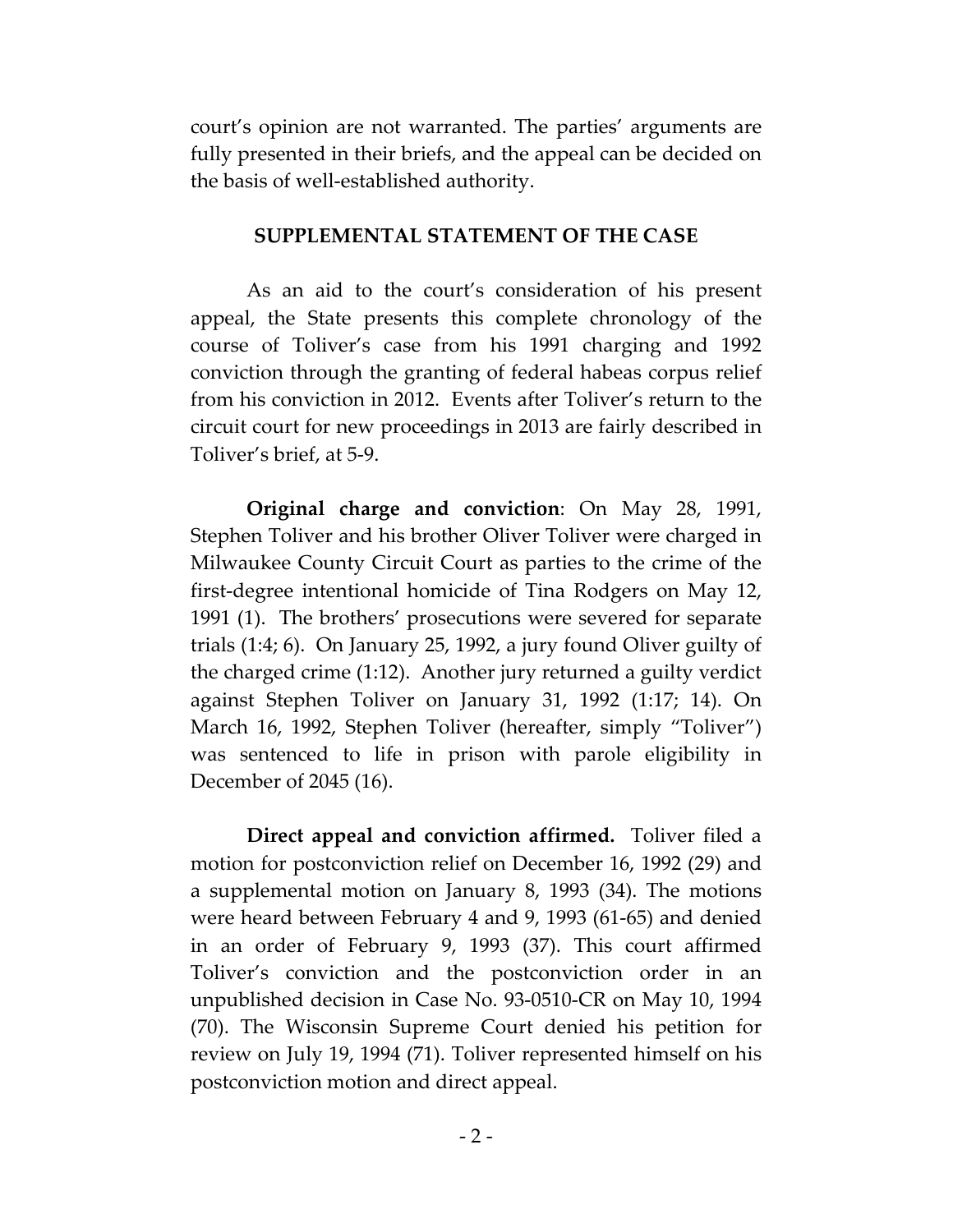**Unsuccessful § 974.06 motion.** On February 24, 1997, represented by counsel, Toliver filed a motion for collateral postconviction relief under Wis. Stat.  $\S$  974.06 (74).<sup>[1](#page-6-0)</sup> The circuit court summarily denied the motion on procedural grounds in an order of February 28, 1997 (77), and this court summarily affirmed the order on June 8, 1998 (80). The Wisconsin Supreme Court denied Toliver's petition for review on August 21, 1998 (81).

**Federal court reinstatement of right to state court direct appeal with counsel.** In November of 1999, acting on a new federal habeas petition, the United States District Court for the Eastern District of Wisconsin ruled that Toliver was entitled to release from custody unless he were granted reinstatement of his right to a state court direct appeal with appointed counsel. *Wisconsin ex rel. Toliver v. McCaughtry*, 72 F.Supp. 2d 960 (E.D. Wis. 1999).

**New postconviction motion and direct appeal.** With his right to seek postconviction relief in the State courts reinstated, Toliver – with counsel's assistance – filed a new postconviction motion under Wis. Stat. § (Rule) 809.30 in June of 2000 asserting, among other claims, his trial counsel's ineffectiveness (85). The circuit court denied the motion in a lengthy decision and order on August 24, 2000 (89). Toliver appealed his judgment of conviction and the denial of his postconviction motion (92). This court affirmed the judgment and order in an unpublished decision issued September 18, 2001 (94). The Wisconsin Supreme Court denied review on December 17, 2001 (95).

 $\overline{a}$ 

<span id="page-6-0"></span><sup>&</sup>lt;sup>1</sup> The motion referenced two additional postconviction efforts Toliver pursued after his direct appeal and before the § 974.06 motion: (1) an unsuccessful state habeas corpus petition in this court (74:2); and (2) an unsuccessful federal habeas corpus petition that was dismissed for failure to exhaust state court remedies (*id.*).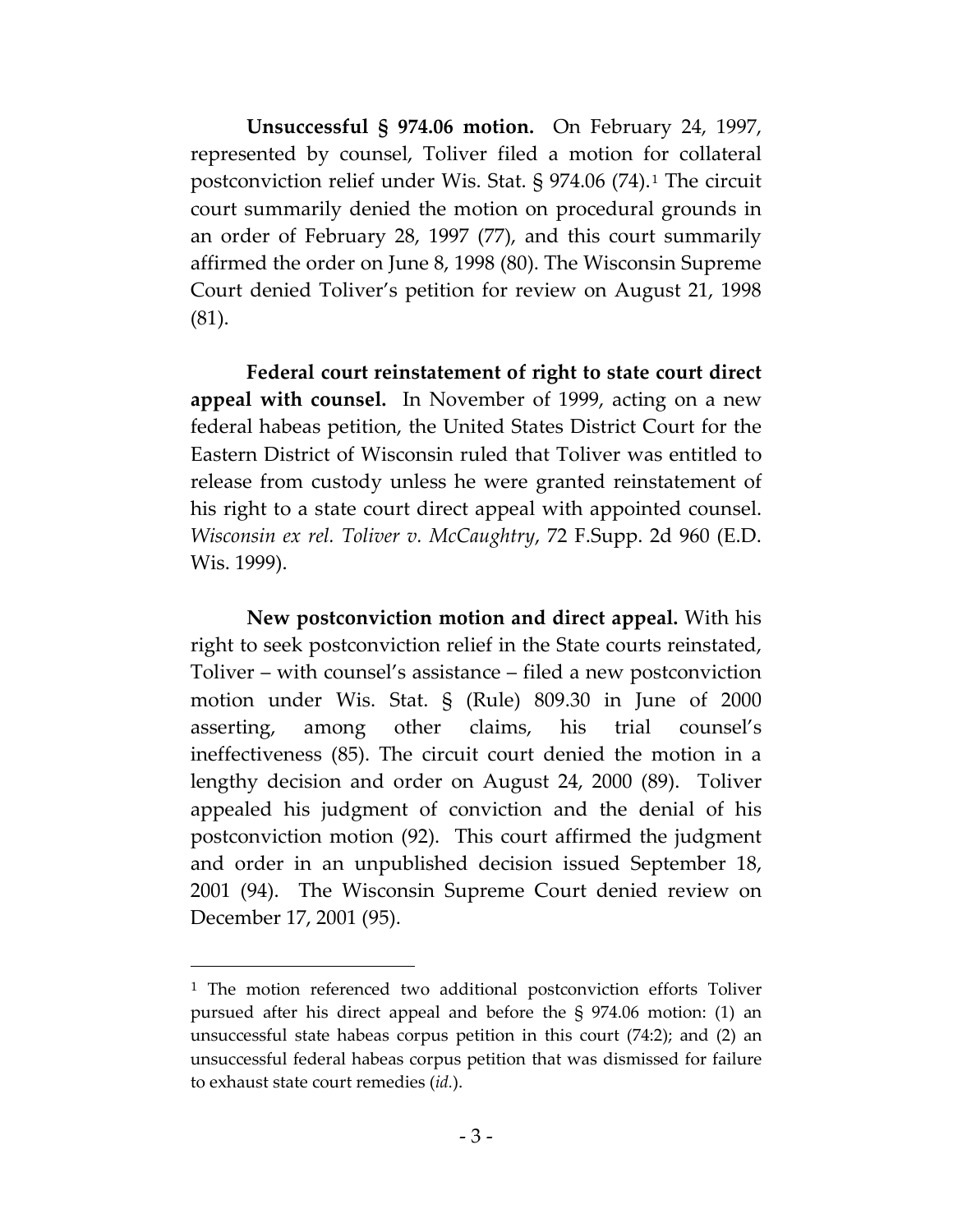**Federal court grant of habeas relief.** Toliver then returned to federal court with a renewed petition for federal habeas corpus relief asserting several claims, including ineffectiveness of trial counsel. The district court initially denied Toliver's petition in a decision issued in January of 2006, *Toliver v. McCaughtry*, No. 02-C-1123, 2006 WL 273537 (E.D. Wis. 2006). On Toliver's appeal, the federal appellate court focused primarily on the ineffectiveness claim. The federal court of appeals reversed the district court decision, concluded that trial counsel's failure to call two potentially exculpatory witnesses was prejudicial, and remanded for an evidentiary hearing on deficient performance. *Toliver v. McCaughtry*, 539 F.3d 766 (7th Cir. 2008). On remand, the district court granted the habeas petition after concluding that counsel's performance was unreasonable and deficient. The State of Wisconsin then appealed. In August of 2012, in *Toliver v. Pollard*, 688 F.3d 853 (7th Cir. 2012), the federal appellate court upheld Toliver's claim of trial counsel's ineffectiveness and affirmed the district court's grant of habeas relief (98).

**Post-Habeas Return to Milwaukee County Circuit Court.** The granting of habeas relief to Toliver was conditional, requiring that Toliver be released from custody unless the State commenced proceedings to provide him a new trial. Those proceedings commenced on January 23, 2013, when Toliver returned to the circuit court for a bail hearing (169). Subsequent events in the circuit court are described in Toliver's brief, at 5-9.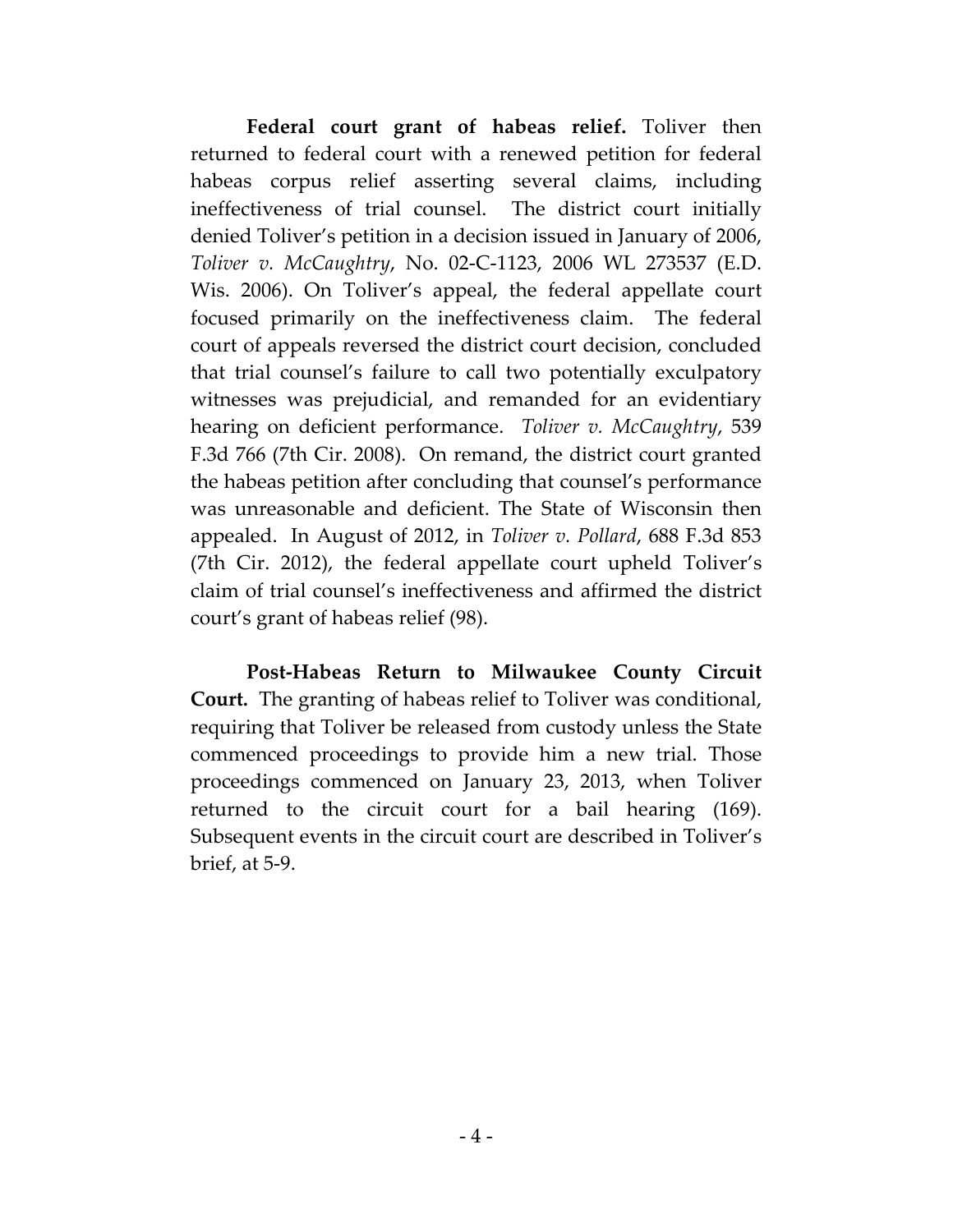#### **ARGUMENT**

# <span id="page-8-0"></span>**I. TOLIVER FAILED TO PROVE THAT HIS GUILTY PLEAS SHOULD BE WITHDRAWN ON THE GROUNDS THAT THE NEGOTIATED PLEAS TO REDUCED CHARGES WERE NOT KNOWINGLY, VOLUNTARILY, AND INTELLIGENTLY ENTERED.**

Toliver spent the better part of two decades challenging his 1992 conviction and life sentence for first-degree intentional homicide. He ultimately succeeded. That conviction and sentence were vacated and in January and June of 2013, respectively, he entered negotiated guilty pleas to reduced charges of felony murder (170:19) and first-degree reckless endangerment (173:8), for which consecutive thirty-year and five-year sentences were ordered (170:34; 173:10). There followed several months of wrangling with the Department of Corrections over the amount of pretrial incarceration credit he should receive under Wis. Stat. § 973.155 and how much time he had served under the vacated life sentence should be credited against the new felony murder sentence under Wis. Stat. § 973.04.<sup>[2](#page-8-0)</sup> And finally, on December 1, 2014, Toliver secured an even more favorable sentencing result. While the circuit court denied Toliver's motion to withdraw his guilty pleas, the court modified the five-year sentence imposed in June of 2013, reducing it to a two-year term consecutive to the felony murder sentence (162:6; A-Ap. 112; 166).

The intended purpose of this sentence modification was "to effectuate [Toliver's] immediate release [on mandatory release supervision]" (162:6; A-Ap. 112). It produced that result: records of the Wisconsin Department of Corrections show that

 $\overline{a}$ 

<sup>2</sup> The back-and-forth with the Department of Corrections is recounted in Toliver's brief at 6-9.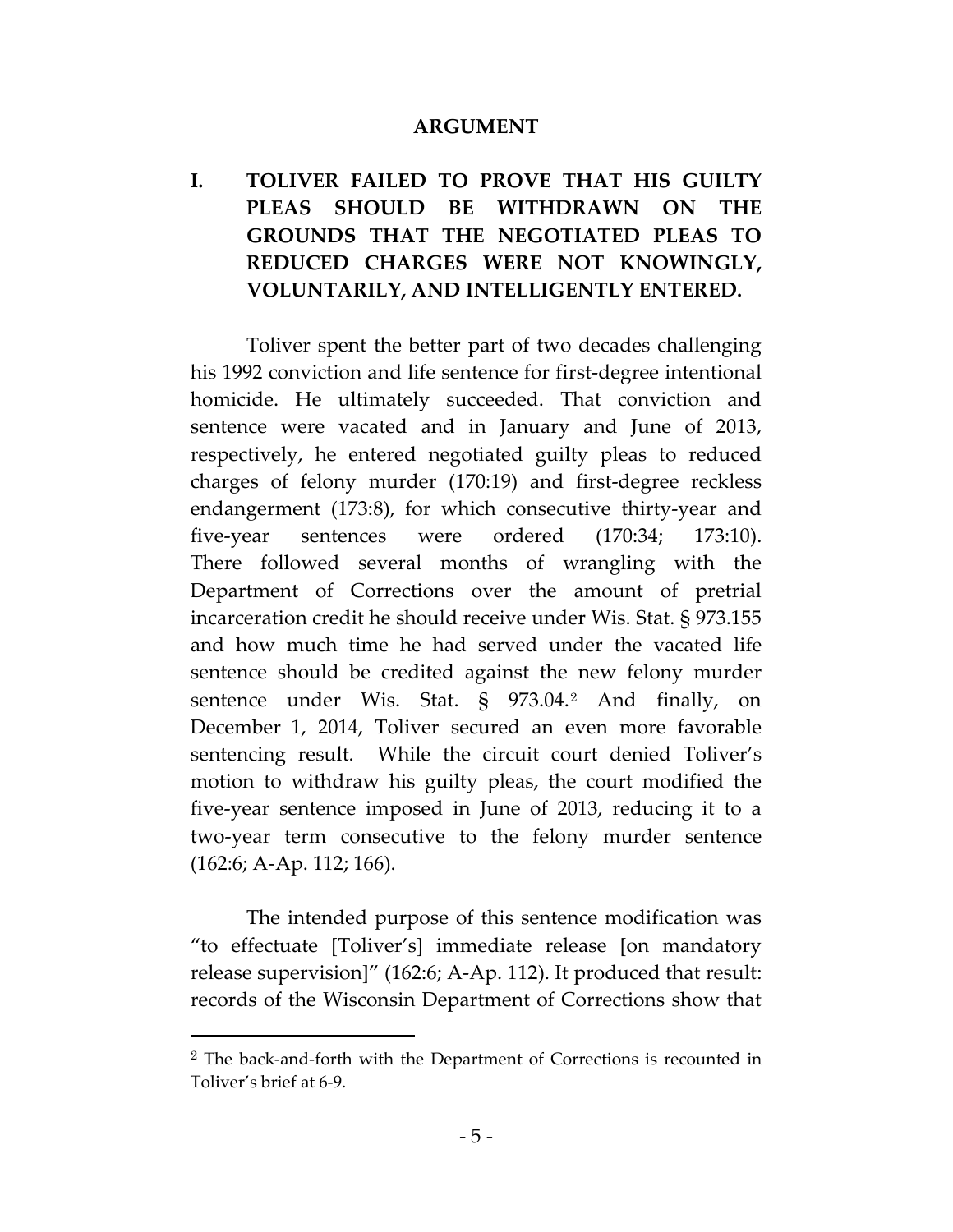Toliver was released from prison on mandatory release supervision on December 3, 2014 (R-Ap. 101).[3](#page-9-0)

The circuit court modified Toliver's sentence to that effect as a remedy for what both sides acknowledged had been a mistaken understanding of what Toliver's mandatory release would be under the negotiated guilty plea and sentencing in January and June of 2013 (174:5, 8). The circuit court viewed this modification of sentence – and not withdrawal of Toliver's guilty pleas – as the appropriate remedy for the parties' misunderstanding (162:5-6; A-Ap. 111-112). The circuit court's decision was correct.

A defendant who seeks to withdraw his guilty plea after sentencing bears the heavy burden of proving by clear and convincing evidence that there was a "manifest injustice" entitling him to withdraw the plea. *State v. Brown,* 2006 WI 100, ¶¶ 18-19, 293 Wis. 2d 594, 716 N.W.2d 906; *State v. Bentley,* 201 Wis. 2d 303, 311, 548 N.W.2d 50 (1996). To prevail, the defendant must prove there was a serious flaw in the fundamental integrity of the plea; not just disappointment in a lengthier than expected sentence. *State v. Roou,* 2007 WI App 193, ¶ 15, 305 Wis. 2d 164, 738 N.W.2d 173. This stiff burden of proof is imposed on the defendant, to protect the state's strong interest in preserving the finality of criminal convictions once

 $\overline{a}$ 

<span id="page-9-0"></span><sup>3</sup> If he had been willing, Toliver might have been released even earlier. At the hearing on Toliver's postconviction motion on October 31, 2014, the State had proposed reducing the reckless endangering sentence right then in order to effect Toliver's release from prison within a day (174:7). In fact, the prosecutor stated that this proposal had been made to Toliver a few months earlier but Toliver had rejected it in favor of pursuing his plea withdrawal motion (174:7-8). Indeed, in a brief the State filed in the circuit court on August 21, 2014, the State had proposed modifying Toliver's sentence in a manner that would have resulted in his release "in the summer of 2014" (153:1).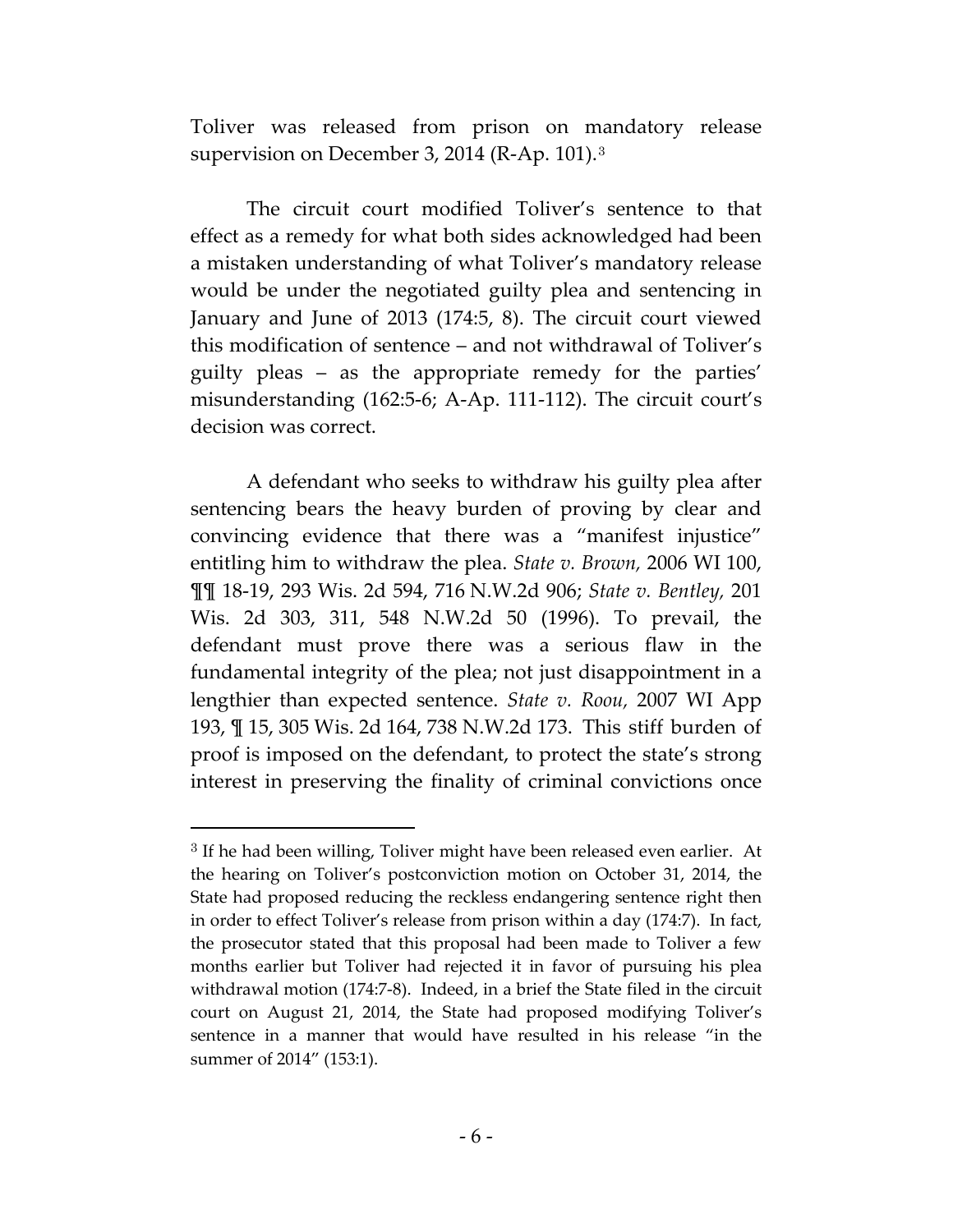the plea has been accepted and sentence has been imposed. *See State v. Higgs,* 230 Wis. 2d 1, 10, 601 N.W.2d 653 (Ct. App. 1999).

Toliver claims that his guilty pleas were not voluntarily, knowingly, or intelligently entered because of the parties' misunderstanding of his mandatory release date under the sentences imposed in January and June of 2013. He had the burden of proving his claim, *Virsnieks v. Smith*, 521 F.3d 707, 714-15 (7th Cir. 2008). And the circuit court properly determined he had not discharged that burden:

As the court has indicated, the defendant bears the burden of demonstrating a manifest injustice by clear and convincing evidence. In this instance, the defendant's testimony is that he accepted the State's plea offer because he believed he would be getting released in April 2014. While the defendant testified that he had intended on going to trial as late as June 25, 2013, he stated that ultimately he decided to accept the plea offer with the encouragement of his attorney and his family. . . .

The court is not persuaded that the defendant has met his burden for plea withdrawal because he has not articulated any facts, either in his written submissions or at the hearing, to show that his release in April 2014 was crucial to his decision to enter his plea. . . . It is not sufficient for purposes of plea withdrawal for the defendant to assert that he thought he was going to be released in April 2014 without showing *why* being released at that time was crucial to his decision to accept the State's plea offer. Under the circumstances, the court agrees with the State that the defendant's claim is conclusory and therefore the court finds that he has not sufficiently demonstrated a manifest injustice for purposes of withdrawing his plea . . . .

(162:5-6; A-Ap. 111-112.) And while claiming that his misunderstanding of his mandatory release date was critical to his plea decision, Toliver cites no Wisconsin case in which a misunderstanding of the computation of a mandatory release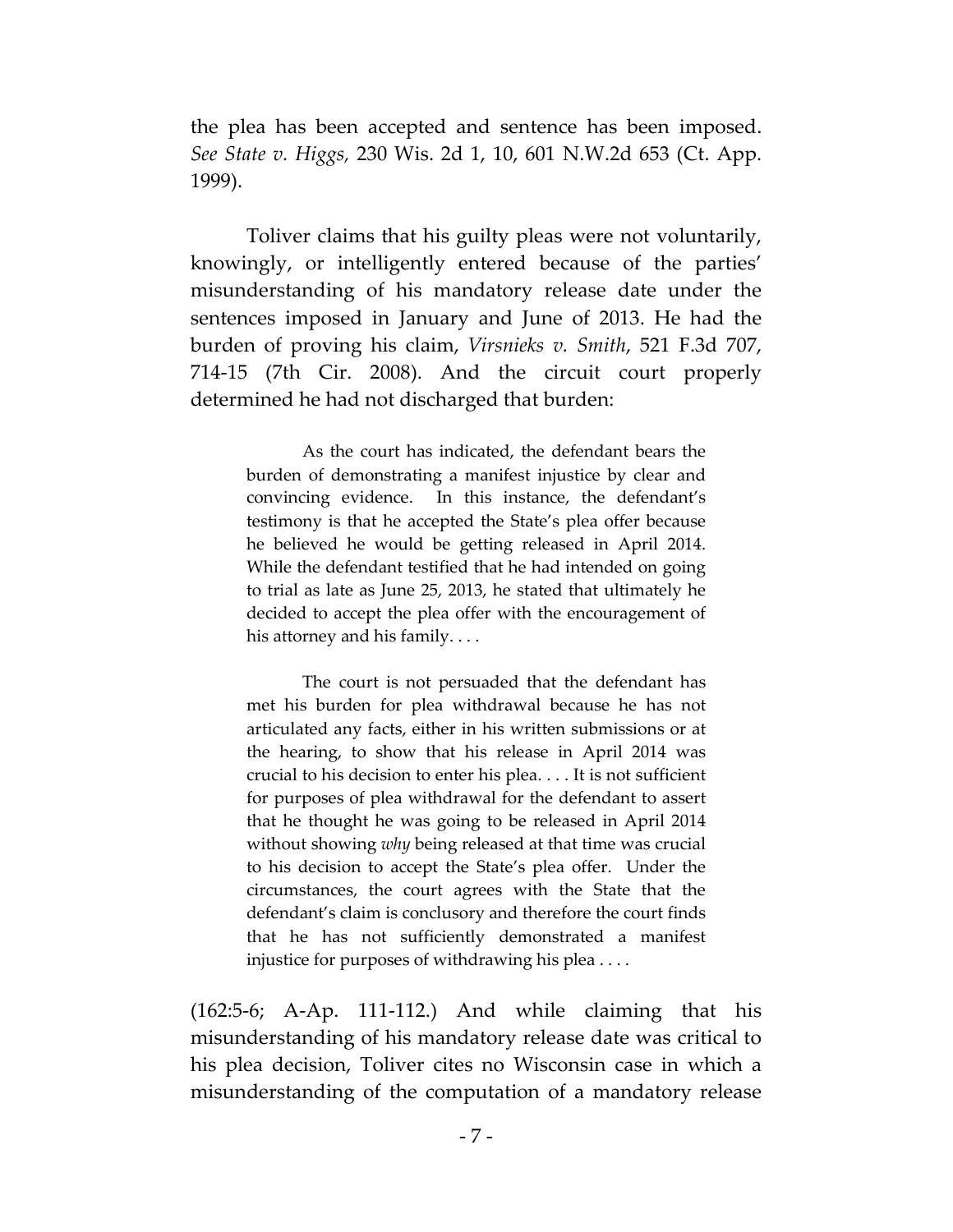date has been regarded as undermining the knowing, voluntary, and intelligent nature of a plea decision and thereby creating a "manifest injustice" justifying withdrawal of a negotiated guilty plea.

Moreover, he has not challenged the circuit court's application of the decision in *State v. Armstrong*, 2014 WI App 59, 354 Wis. 2d 111, 847 N.W.2d 860, that a "new factor" modification of sentence was an appropriate remedy where the parties were mistaken in their erroneous belief on the amount of sentence credit to which a defendant was entitled. A similar shared misunderstanding by the parties was presented here. Rather than undermining the knowing and voluntary nature of Toliver's guilty pleas, that misunderstanding was most appropriately regarded here as a basis for modifying Toliver's sentence to more nearly achieve the actual period of incarceration the parties had contemplated when they had reached their negotiated plea agreement. That result was reasonable and fair, and this court should affirm the circuit court's decision.

### **II. TOLIVER HAS FAILED TO SHOW THAT HIS PLEA AGREEMENTS WERE PREMISED ON A LEGAL IMPOSSIBILITY.**

When Toliver entered his guilty plea to the charge of first-degree reckless endangerment on June 27, 2013, the parties agreed that the sentence on that count would run consecutive to his felony murder sentence but concurrent with any other sentence (173:3). The parties also agreed that the felony murder sentence that was previously imposed was also made concurrent to any other sentence (173:3-4). Toliver contends that running either sentence concurrent to any other previously-imposed sentence was a legal impossibility. But his argument does not clearly explain what previous sentence existed and constituted "any other sentence" to which the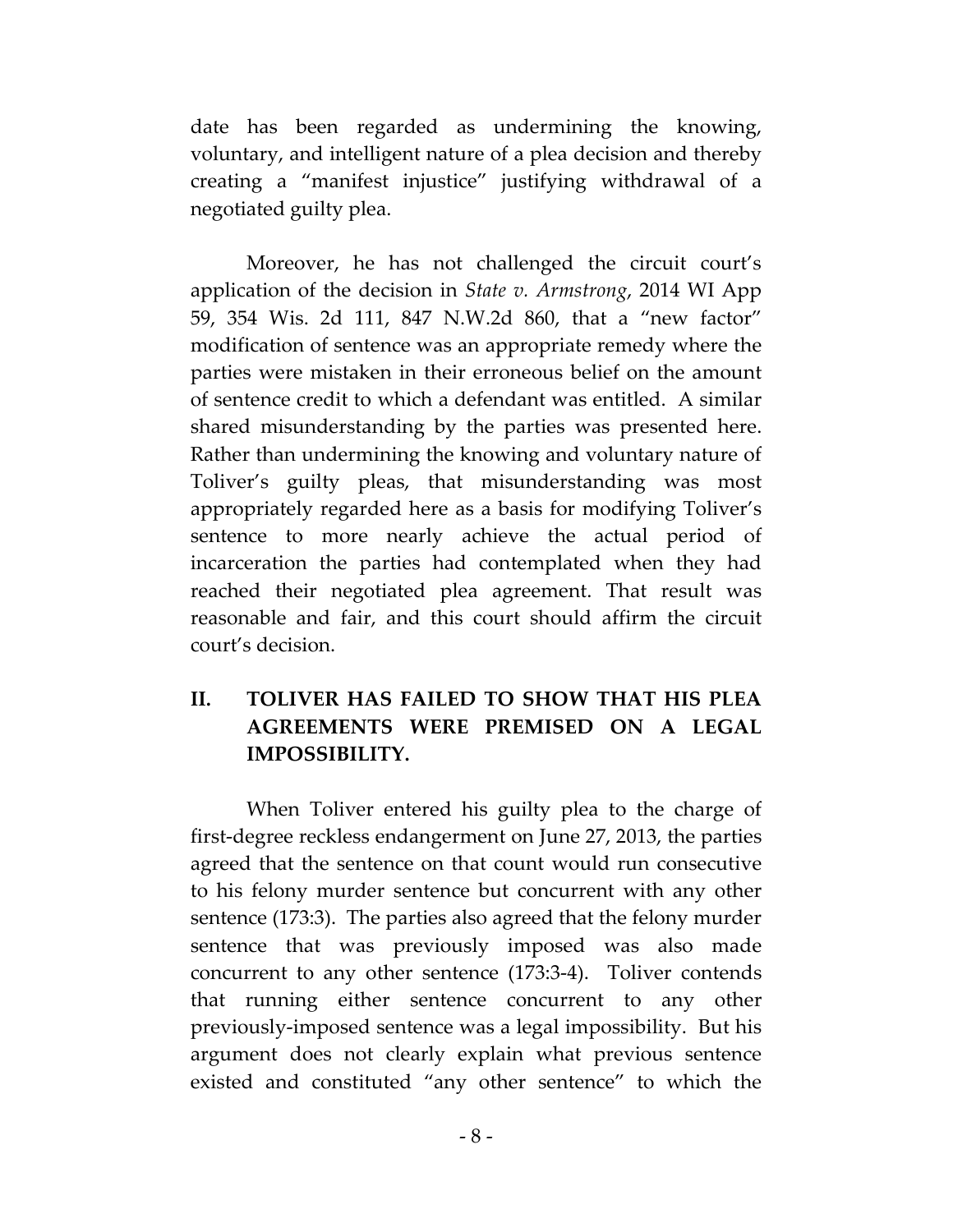felony murder and reckless endangerment sentences could concurrently run. Nor does he clearly explain why it was impossible for his felony murder and reckless endangerment sentences to run concurrently with any such previous sentence.

Moreover, he does not explain why the concurrent sentence provision of the sentences imposed on the reduced charges in January and June of 2013 had any impact at all on the knowing, intelligent, and voluntary character of his guilty pleas.

His legal impossibility argument, as a result, is not sufficiently developed to warrant this court's consideration. *See State v. Flynn*, 190 Wis. 2d 31, 39 n.2, 527 N.W.2d 343 (Ct. App. 1994).

# **III. THE TRIAL COURT DID NOT ERR WHEN IT VACATED HIS GUILTY PLEA TO CONCEALING A CORPSE WITHOUT VACATING HIS PLEA TO FELONY MURDER.**

In January of 2013, following the granting of federal habeas relief from his first-degree intentional homicide conviction and sentence, Toliver negotiated an agreement with the State by which he entered guilty pleas to reduced charges of felony murder and concealing a corpse (101; 170:5, 11-19). Consecutive sentences of thirty and five years, respectively, were imposed (170:34-35). The Department of Corrections subsequently advised the court in a letter of May 3, 2013, that the crime of hiding a corpse was not created in Wis. Stat. § 940.11 until May of 1992, a year after Toliver's charged criminal conduct (112).

At a hearing on June 27, 2013, Toliver's counsel stated to the court that Toliver's plea and sentence to the corpse charge was "null and void" (173:2) and should be vacated while the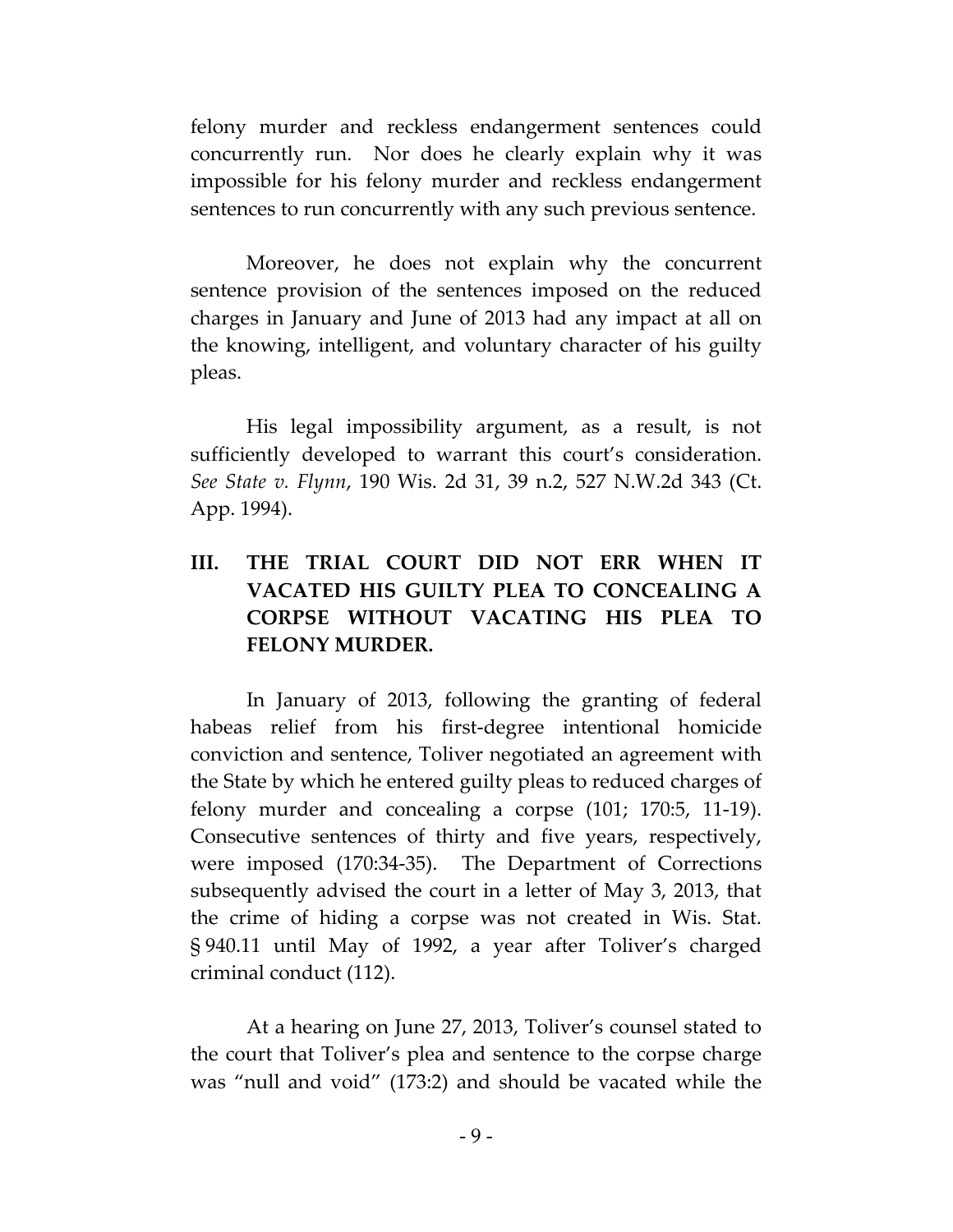plea and sentence to felony murder would remain intact (173:2- 3). The parties then advised the court that they had reached an agreement by which Toliver would plead guilty to a new charge of first-degree reckless endangerment in place of the corpse charge and that the State would recommend a five-year sentence on the new charge, consecutive to the previous thirtyyear felony murder sentence (173:3-4). Toliver personally acknowledged that the parties' agreement left the felony murder charge, plea, and sentence intact and that only the corpse charge, plea, and sentence were being vacated (173:4). Toliver then entered his plea of guilty to the new reckless endangerment charge (173:5-8), for which the court then imposed a five-year sentence consecutive to the previous and unvacated thirty-year felony murder sentence (173:10-11). The court's vacating of the corpse charge, plea, and sentence – while leaving the felony murder plea and sentence intact – was plainly done at the agreement of the parties and with Toliver's explicit understanding and approval.

Contrary to his representations and actions when he entered his revised plea agreement on June 27, 2013, Toliver now argues that the court erred in vacating only the corpse plea, charge, and sentence, and should have vacated the entirety of the previous plea agreement and disposition, including his plea and sentence on the felony murder. His argument should be summarily rejected.

Toliver's reliance upon *State v. Briggs*, 218 Wis. 2d 61, 579 N.W.2d 783 (Ct. App. 1998), is misplaced (Toliver's brief at 16, 18). Briggs was convicted on his negotiated no-contest pleas to two charges in an amended information – attempted felony murder and burglary while armed. 218 Wis. 2d at 63-64. The circuit court denied his postconviction motion seeking to vacate the attempted felony murder charge on the ground that there is no such crime in Wisconsin. *Id.* at 64. This court agreed with Briggs that attempted felony murder is not a crime, *id.* at 65-68,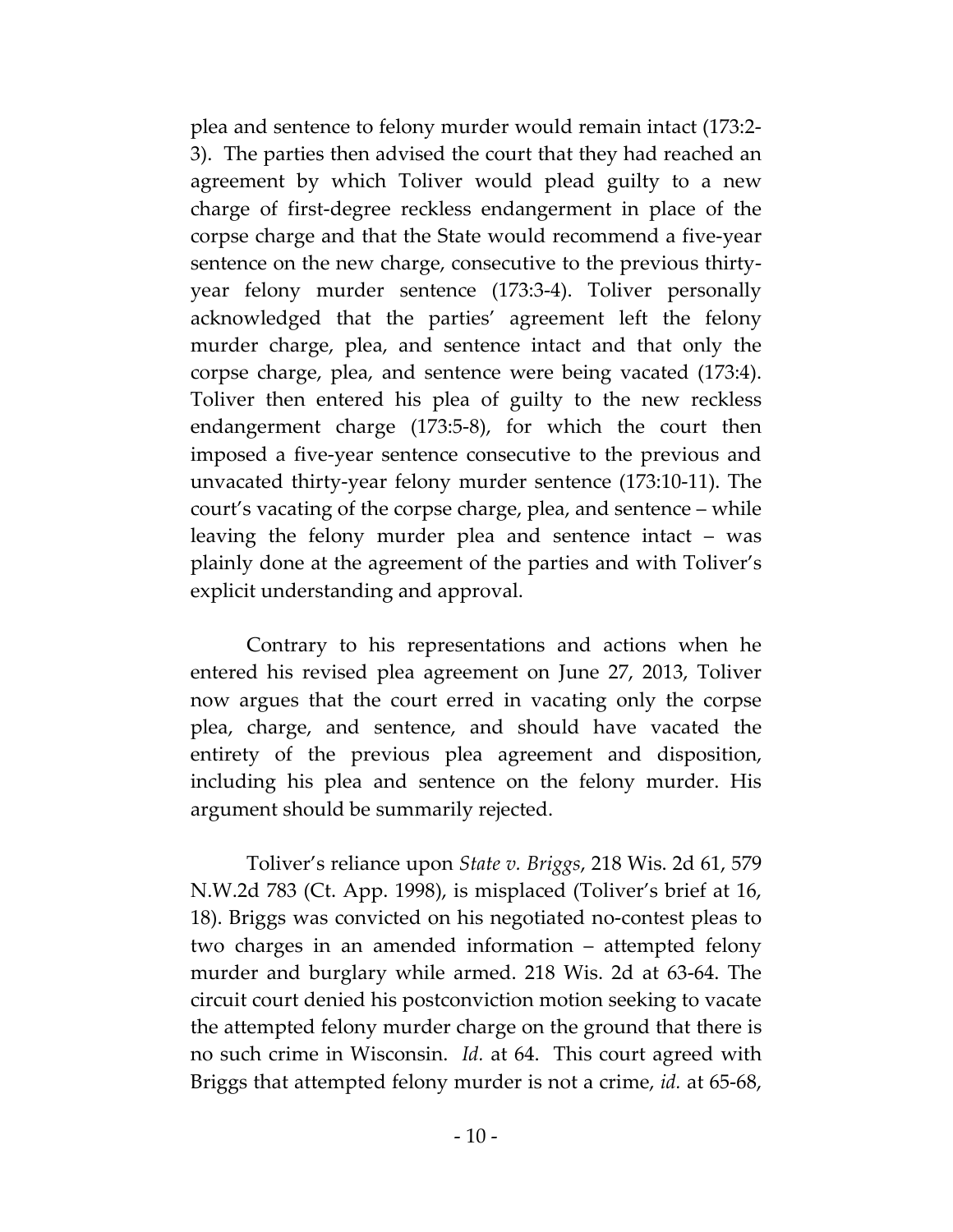and that his conviction on the non-existent crime must be vacated. *Id.* at 68-69. Briggs wanted to vacate the attempted felony murder conviction alone, while leaving the armed burglary conviction intact, but this court held that his appeal had brought the entirety of the judgment before the court and that the appropriate remedy was to vacate Briggs' conviction on both counts and to reinstate the original information. *Id.* at 71-74.

The circumstances here are significantly different. This appeal does not bring a conviction on a non-existent crime before the court. Instead, it presents an appeal from Toliver's plea-based convictions on two valid crimes, felony murder and reckless endangerment. Toliver's plea and conviction on an invalid charge of hiding a corpse – invalid because it was not a crime at the time of Toliver's charged conduct – was vacated at the parties' joint request in the circuit court. It was then replaced, also at the parties' agreement, by a valid charge to which Toliver entered his negotiated guilty plea. This court's correction of an invalid charge and conviction is not necessary; the corrective remedy was already applied by the circuit court in the manner jointly agreed upon by the parties.

# **IV. TOLIVER DID NOT DISCHARGE HIS BURDEN OF ESTABLISHING THAT HIS COUNSEL RENDERED INEFFECTIVE ASSISTANCE.**

To prevail on a claim of ineffective assistance of counsel, a defendant must demonstrate that counsel's performance was *both* deficient and prejudicial. *Strickland v. Washington*, 466 U.S. 668, 687 (1984). To prove deficient performance, a defendant must overcome a strong presumption that counsel acted reasonably within professional norms. *State v. Johnson*, 153 Wis. 2d 121, 127, 449 N.W.2d 845 (1990). To prove prejudicial performance in the context of representation in negotiation and entry of guilty pleas, the defendant must show that but for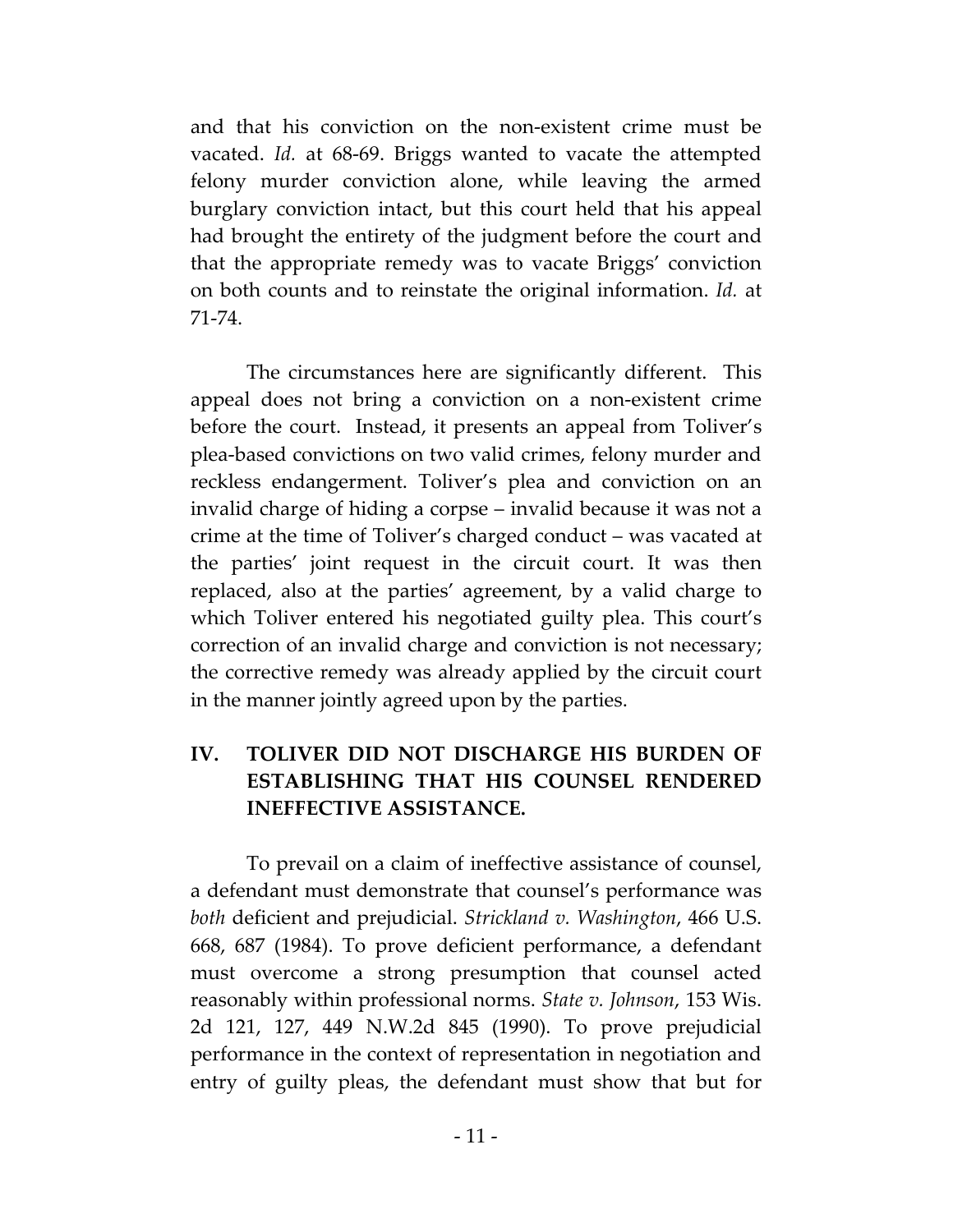counsel's errors, there is a reasonable probability that the defendant would have pleaded not guilty and gone to trial. *Hill v. Lockhart*, 474 U.S. 52, 59 (1986).

Toliver argues that his counsel was ineffective in failing to correctly determine or calculate his mandatory release date before he entered his negotiated guilty pleas to felony murder and reckless endangerment. Even if his attorney performed deficiently in failing to correctly calculate his mandatory release date under his new sentences – a "failing" he shared with the prosecutor and the court – that performance was not prejudicial. When the circuit court rejected Toliver's argument that his guilty pleas were not voluntarily, intelligently, and knowingly entered, the court found that Toliver had not demonstrated – in his allegations or his testimony at the hearing on his postconviction motion – "that his release in April 2014 was crucial to his decision to enter his plea" (162:5; A-Ap. 111). Instead, as the court found, after intending to go to trial as late as June 25, 2013, Toliver "stated that ultimately he decided to accept the plea offer [on June 27, 2013] with the encouragement of his attorney and his family" (*id.*). Thus, the circuit court was "not persuaded" by Toliver that there was a reasonable probability he would have pleaded not guilty and gone to trial but for his counsel's asserted failure to correctly calculate his mandatory release date.

#### **CONCLUSION**

The State of Wisconsin respectfully requests that this court affirm Toliver's judgment of conviction and sentence and the circuit court order denying his postconviction motion for withdrawal of his guilty pleas.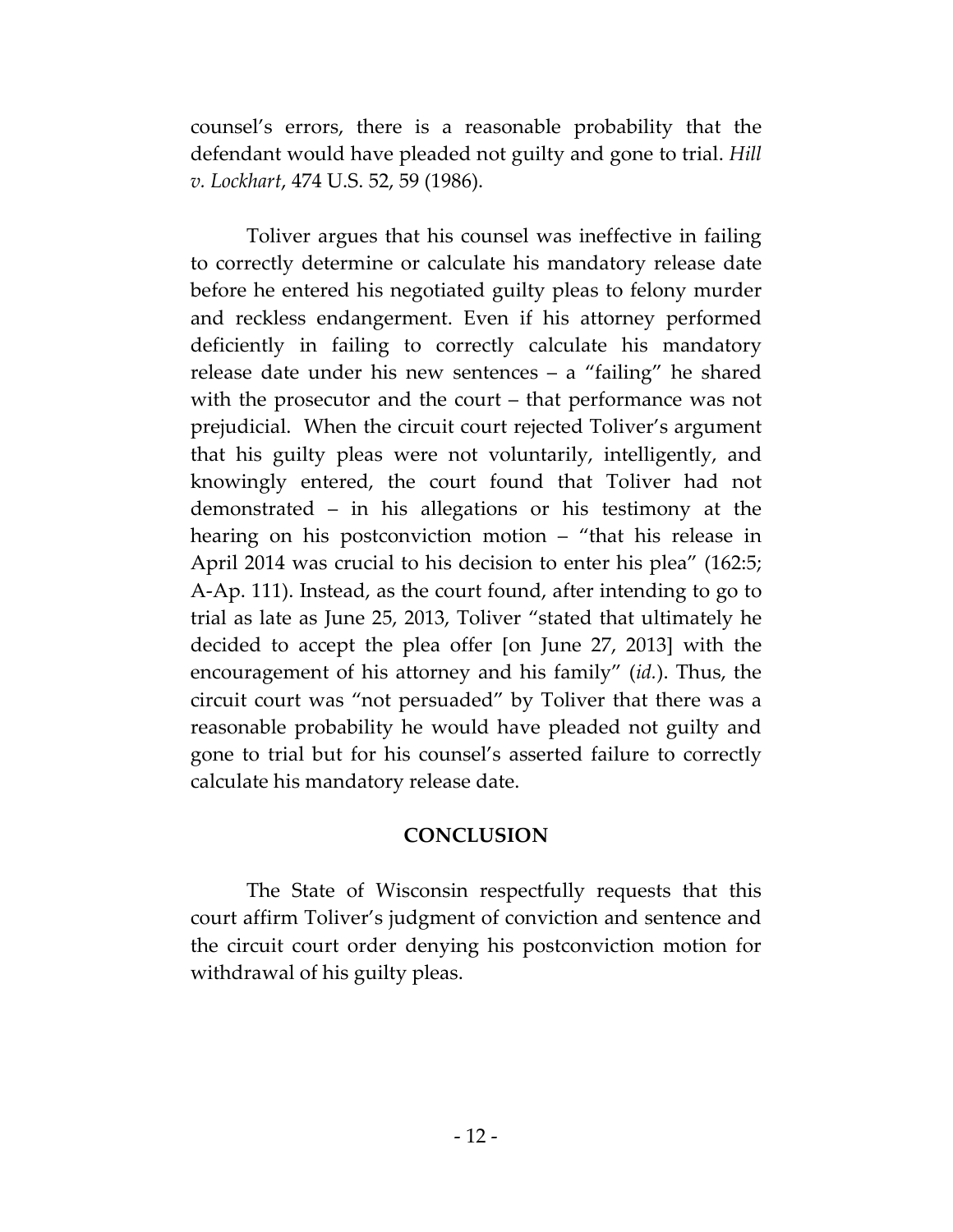Dated at Madison, Wisconsin, this 16th day of June, 2015.

Respectfully submitted,

BRAD D. SCHIMEL Attorney General

WILLIAM L. GANSNER Assistant Attorney General State Bar #1014627

Attorneys for Plaintiff-Respondent

Wisconsin Department of Justice Post Office Box 7857 Madison, Wisconsin 53707-7857 (608) 266-3539 (608) 266-9594 (Fax) gansnerwl@doj.state.wi.us